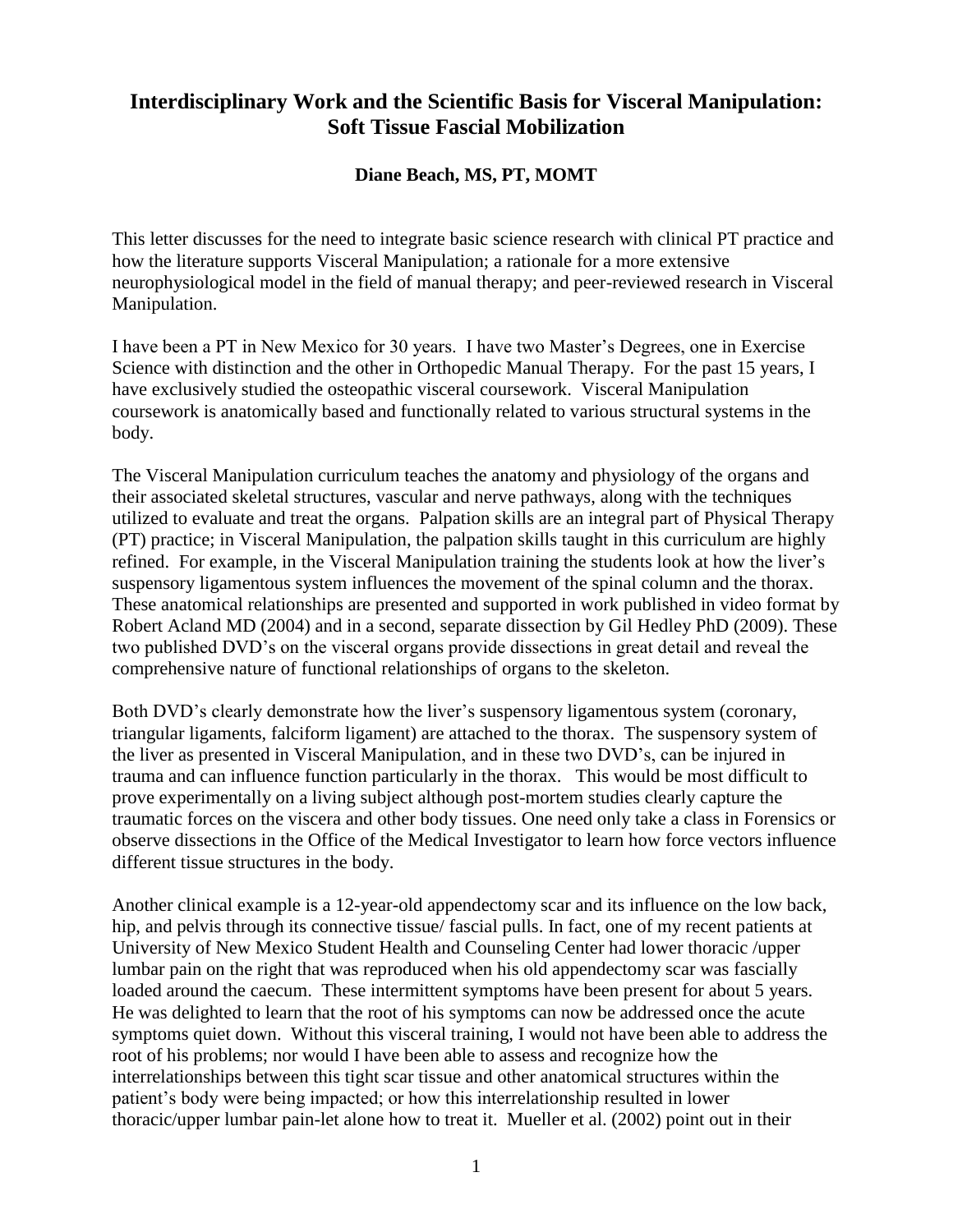article on Physical Stress Theory that physical stresses cause a predictable adaptive response in biological tissue. In the above example, my hypothesis was the lower thoracic/upper lumbar paraspinals had exceeded their adaptive responses in relationship to the tight fascial tensions around the appendectomy scar.

Cooper (1979) states a "loss of intra-abdominal fat and flaccidity of the abdominal wall result in ptosis (lowering) of the movable abdominal viscera, with tension on peritoneal and fascial attachments". For example, a tensional pattern around the fascial envelope of a kidney on one side can change the dynamics of the torso being pulled to the effected side (Schwind 2006). This could be the case from a fall on the back with a rotation at the time of impact. It could also occur in a multitude of other situations, one being chronic inflammation in the region of the kidney, ureter or bladder.

Clinical practice disciplines like Physical Therapy have always drawn knowledge and application from other disciplines: Anatomy, Physiology, Neurology, Neurodevelopment, Orthopedics, Biomechanics, Physics, Social Sciences, etc. Physical Therapy has never been insular or exclusive in its vision, research efforts, or its practice paradigm. Earlier research analyzed the systems of the body compartmentally; but as noted above, the results of recent research across disciplines has recognized the need to implement a more complex, integrated approach to clinical practice. This is, in part, the emphasis for the growing holistic, complementary, and alternative medicine movement. A movement that continues to rapidly grow as measured by patient visits and dollars spent for care (Eisenberg, 1993). Dollars spent even when they are not reimbursed by health insurance but come out of the patient's pocket.

The National Institutes of Health (NIH) have recognized the need for interdisciplinary health research and have directed funding towards interdisciplinary rather than narrowly focused individual disciplinary work. Indeed, like every other major Health Sciences Research Center in the country; the University of New Mexico Health Sciences Center recently submitted a revised proposal for an interdisciplinary, translational (bench to bedside or basic science to clinical application and treatment) research center. This was done because of new federal funding requirements emphasizing these areas. New funding guidelines have eliminated federal funding for the old style, compartmentalized clinical research centers such as the one that had existed at the University of New Mexico Health Sciences Center and required Health Science Centers who wanted to obtain NIH center funding to submit new grant proposals emphasizing and demonstrating interdisciplinary and translational research as part of their core mission.

The scientific basis for Visceral Manipulation work by Jean-Pierre Barral, DO, RPT is drawn from research in multiple biological and health care disciplines. The changing nature of the biological sciences and clinical practices in fields such as Medicine and Physical Therapy has been dramatic in the 30 years I have practiced, with an increasing emphasis on multi-discipline approaches to clinical knowledge and clinical practice. Recent advances in related sciences are now making it necessary to look across disciplines for some of the answers to our questions regarding the manual therapy's mechanisms of action.

Khalsa et al. (2006) in their editorial review state that research and practice need to draw on different areas of science (neuroscience, biomechanics, endocrinology, imaging, and immunology) to answer questions regarding the mechanisms of manual therapy. They point out "the complexities of studying the manual therapies, translating research findings into clinical practice, and that some of the most important questions will come from clinicians themselves".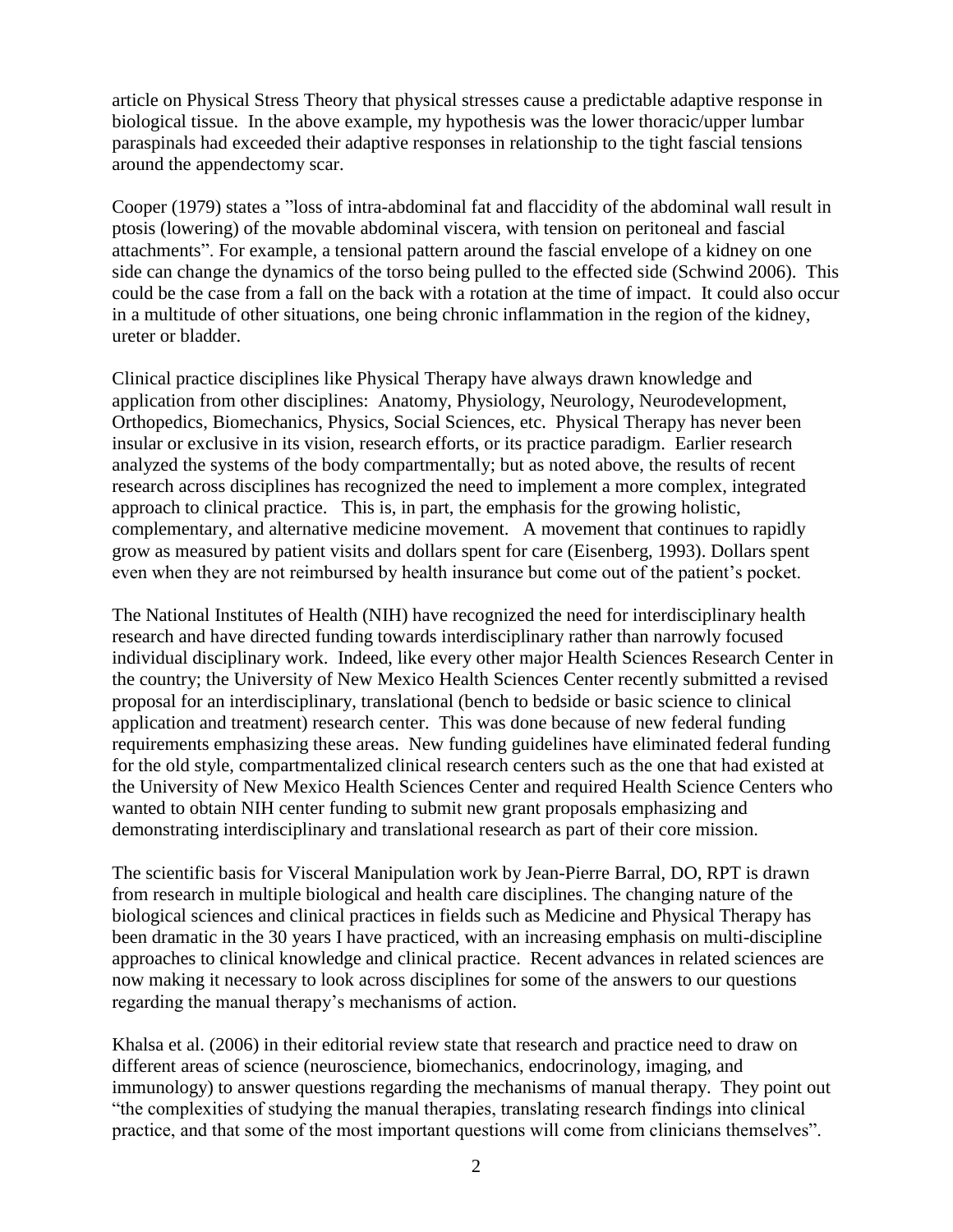They also state "the value of networks of clinicians and scientists who can work together to explore common areas". They report that "the manual therapies may trigger a cascade of cellular, biomechanical, neural, and/or extracellular events as the body adapts to external stress". Schmid et al (2008) report the need to establish a more expansive model to look at the effects of the manual therapies, which includes the central nervous system and quite possibly the supraspinal centers. Bialosky et al. (2008) state "the mechanical force from manual therapy initiates a cascade of neurophysiological responses from the peripheral and central nervous systems, which are then responsible for the clinical outcomes".

Visceral Manipulation is soft tissue mobilization. The abdominal and thoracic organs are enveloped in their connective tissue/fascial membranes. As soon as we manually manipulate this visceral soft tissue, we are effecting changes locally and in surrounding areas because of their fascial connections (Schleip, 2003).

One explanation of how manual therapy works is provided by Donald E. Ingber MD, PhD, at Harvard Medical School (2008) who argues for the "concept of cellular mechanotransduction, the process by which cells sense mechanical forces and transduce them into changes in intracellular biochemistry and gene expression." Based on a prolific, federally funded research program over a number of years, Dr. Ingber has been studying cells on the nanometer scale. He views "the cytoskeleton as an architectural structure that actively generates tensile forces and distributes them to other components inside the cell". Ingber (2006) suggests that in the living body "the process of cellular mechanotranduction might be more a phenomena of structural hierarchies and biological architecture than the action of any single mechanotransduction molecule". This has significant implications for the field of manual therapy. Ingber (2006) states that to "seek out and study individual biological parts in isolation without considering contributions of multiscale architecture and invisible internal forces means we will never be able to fully understand how physical forces influence biological form and function."

Ingber is talking in terms of a systems approach. Johnston et al. (2001) further state "systems theory provide a thoughtful alternative to the long-held mechanistic view of structure in which science breaks down physical components to examine and analyze their elementary aspects. Recognizing a living structure and its functional units, this theory draws attention to analysis of the interactions between the subdivisions and each system as a whole. Studying functional relationships is a central theme."

Langevin (2005) states the unspecialized connective tissue surrounds and permeates not only the musculoskeletal system in the body but all other tissues and organs. Because of this, unspecialized connective tissue plays a role in "integrating the function of diverse cell types existing within each tissue (e.g. lung, intestine – Swartz et al. in Langevin 2005 pg. 261). Moreover, the connective tissue matrix is a key participant in mechanotransduction, or mechanisms allowing cells to perceive and interpret mechanical forces (Chiquet et al. in Langevin, 2005 p. 261)". Langevin (2005) states these connective tissues influence, and are influenced by, normal and pathological function of a wide variety of organ systems although the exact mechanism by which the connective tissues interpret and integrate mechanical information is not yet known.

Bessou and Laporte (in Langevin, 2001, p 2280) report "how pressure, stretch, and mechanical stimulation could result in mechanical connective tissue deformation thus influencing the group 3 muscle afferent found in perimuscular fascia and adventitia of muscle blood vessels". Early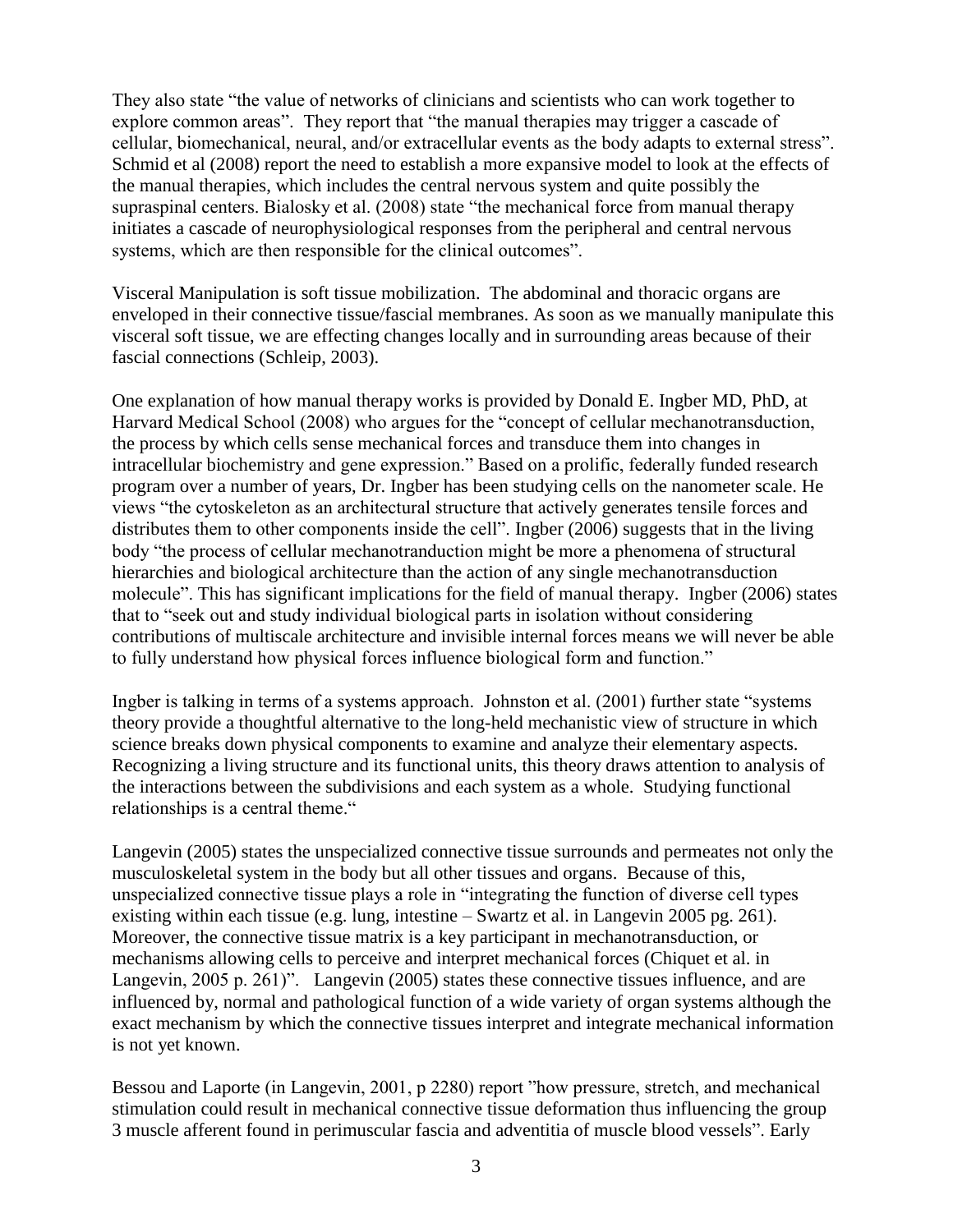seminal work by Gerald Cooper (1979) elaborated on the importance of the visceral ligamentous attachments. Leon Page DO (Role of Fascia in the Maintenance of Structural Integrity, ND) emphasizes the interrelationships of connective tissues including the visceral ligaments. Clinical work published by Barral and Mercier (1988) supports this and states that gentle manipulation of a visceral ligament can induce an immediate and palpable release within that ligament. Schleip (2003) hypothesizes that these changes underneath the practitioner's hands may be due to alterations in the ground substance, which can alter physiological organ function in surrounding areas.

The cellular/tensegrity research of Ingeber (2008), connective tissue research of Langevin et al. (2001 and 2002), and the fascial research of Schleip (2003) are critical in our understanding of connective tissue and its applications in the manual therapies. Today, the physical therapist specializing in manual therapy must concern herself with many different systems in the body (musculoskeletal, visceral, lymphatic, neuromuscular, connective tissue/fascial, cranial/dural, neural, vascular, etc.) in order to acquire the skill, experience, and competence for practice. Physical therapists currently using Visceral Manipulation in their clinical practice need to keep pace with the research in other disciplines and utilize interdisciplinary research approaches and develop new methodologies for research based on their clinical practice.

Wyke's mechanoreceptor research (1980) has been instrumental in understanding the effects of the manual therapies and in particular joint mobilization/manipulation. Schleip (2003) explains the importance of fascial mechanoreceptors, and with manual manipulation changes can occur in the viscosity of the ground substance and a lowering of sympathetic tonus. Schleip (2003) has also found smooth muscle cells in fascia that appear to be involved in active fascial contractility and have only been reported in large fascial sheets. Pacinian corpuscles are also found in the peritoneum (Stilwell in Schleip 2003 page 15) and can be influenced by manual therapy (Schleip 2003}. Mechanoreceptors have been found in the visceral ligaments (Schleip, 2003). The "belly (enteric) brain" (Gershon in Schleip 2003 p. 17) contains more than 100 million neurons. Many of these sensory neurons function as mechanoreceptors.

## Mid-Range Theories Relevant to Visceral Manipulation

In the past, the stress/strain curve was an important concept to be concerned with in manual therapy (and still is important). Spinal manipulation is thought to occur within this microfailure zone of the stress/strain curve (Threlkeld in Schleip, 2003 p. 13). Slower, soft tissue manipulation techniques can lead to relaxation in motor units and autonomic nervous system changes. (Schleip, 2003) Mueller and Maluf 's Physical Stress Theory (2002) also provides a useful framework to approach patient care by describing and explaining factors which influence physical stress in the tissues and how the tissues respond to the stresses.

The gate control theory of pain (Melzack and Wall, 1962,1965) has also been broadened and expanded on the basis of recent research. Current research recognizes the fact that pain is very complex and can have many different characteristics and origins. (Dillard et al., 2005) Patients can have "nocioceptive pain arising from visceral organs or capsules or from obstruction of a hollow viscus causing intermittent, poorly localized pain." (Dillard et al., 2005, p 530) Since pain is a costly healthcare problem and accounts for 21% of all emergency room visits and 25% of days lost at work (Gureje et al. in Dillard et al. 2005 p 530), it is of the utmost importance that we study its pathways, complexities and other measures for treatment.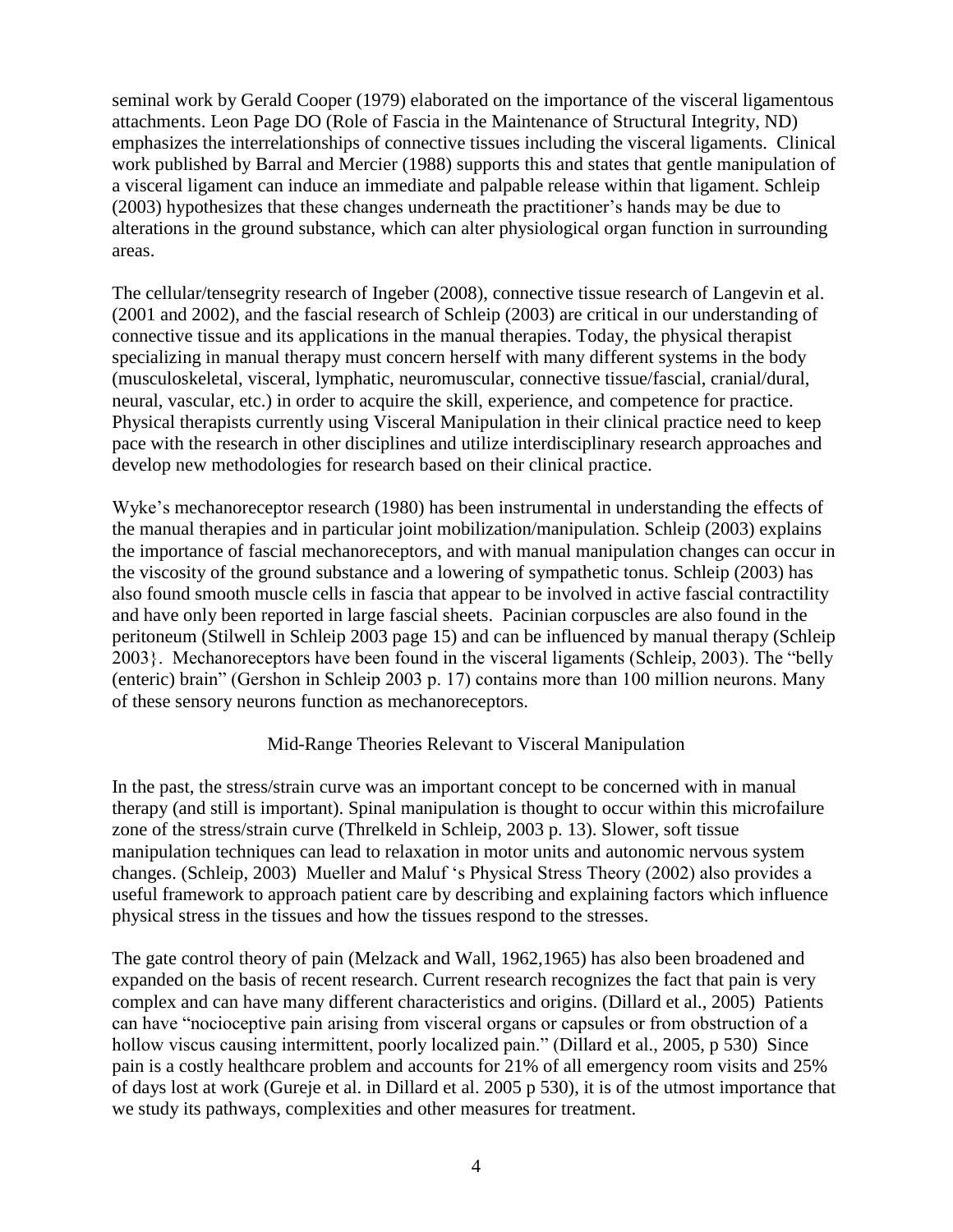Peer Reviewed Research Supporting Visceral Manipulation

Evidence based practice requires a framework for ranking research. The New York Down State Medical Center provides one good example of this ranking among an estimated 100 different evidence based frameworks. It is provided here because it demonstrates the hierarchy of evidence. Clinical research is a building process with more complex clinical research built on evidence from less complex or other kinds of work. Research within different areas of a discipline progress and develop at different rates. Some areas are at a point where systematic reviews are feasible while other areas of research involve relatively small numbers of researchers because the specific area of investigation is new; or it involves new concepts or new relationships which require case control or case series reports in order to build enough evidence to design and conduct randomized clinical trials. No Human Subject Review Board would permit a randomized clinical trial without evidence from the literature to support the hypotheses driving the experimental intervention. This sequence in development of disciplinary knowledge involves both quantitative and qualitative research. It also holds across clinical disciplines including Physical Therapy.

- 1. Systematic Reviews
- 2. Meta-analysis
- 3. Randomized Control Trial
- 4. Cohort Studies
- 5. Case Control Studies
- 6. Case Series/Case Reports
- 7. Ideas, Editorials, Opinions
- 8. Animal Studies

Research cannot always be conducted using randomized double blind clinical trials although this is considered the gold standard for clinical work. Ethics, harmful side effects, new concepts introduced to the discipline that have not been defined, developed, and fully measured; access to participants; and issues of funding all can and do limit the type of research being done. In addition, qualitative peer reviewed research does not utilize randomized studies. The philosophical and methodological approach of different qualitative researchers is based on a completely different inquiry paradigm - that of the lived experience and fieldwork based on the individuals experiencing the situation. Ethnography, Grounded Theory, Phenomenology, and Hermaneutics are all well established qualitative approaches with extensive peer reviewed published articles in the literature for multiple different disciplines researching the meaning, impact, and experience of health care should one wish to pursue them.

The point for Physical Therapy is this: qualitative research is important as well. The challenge of attending to the process of qualitative research as both an art and science requires "integration and innovation often taking knowledge into new directions outside the disciplinary box". (Holloway et al. 2007) In the University of New Mexico Health Sciences Center there are multiple qualitative research studies in different disciplines (nursing, OT and medicine) funded by the National Institutes of Health.

Interdisciplinary research certainly supports manual therapy including the visceral and fascial work. Visceral Manipulation must be included as a critical body system to evaluate, treat, and educate our patient. Hedley (2009 DVD Viscera and their fasciae) elaborates "the rib basket is defined by the peritoneal relationships and the organs move around inside the visceral spaces".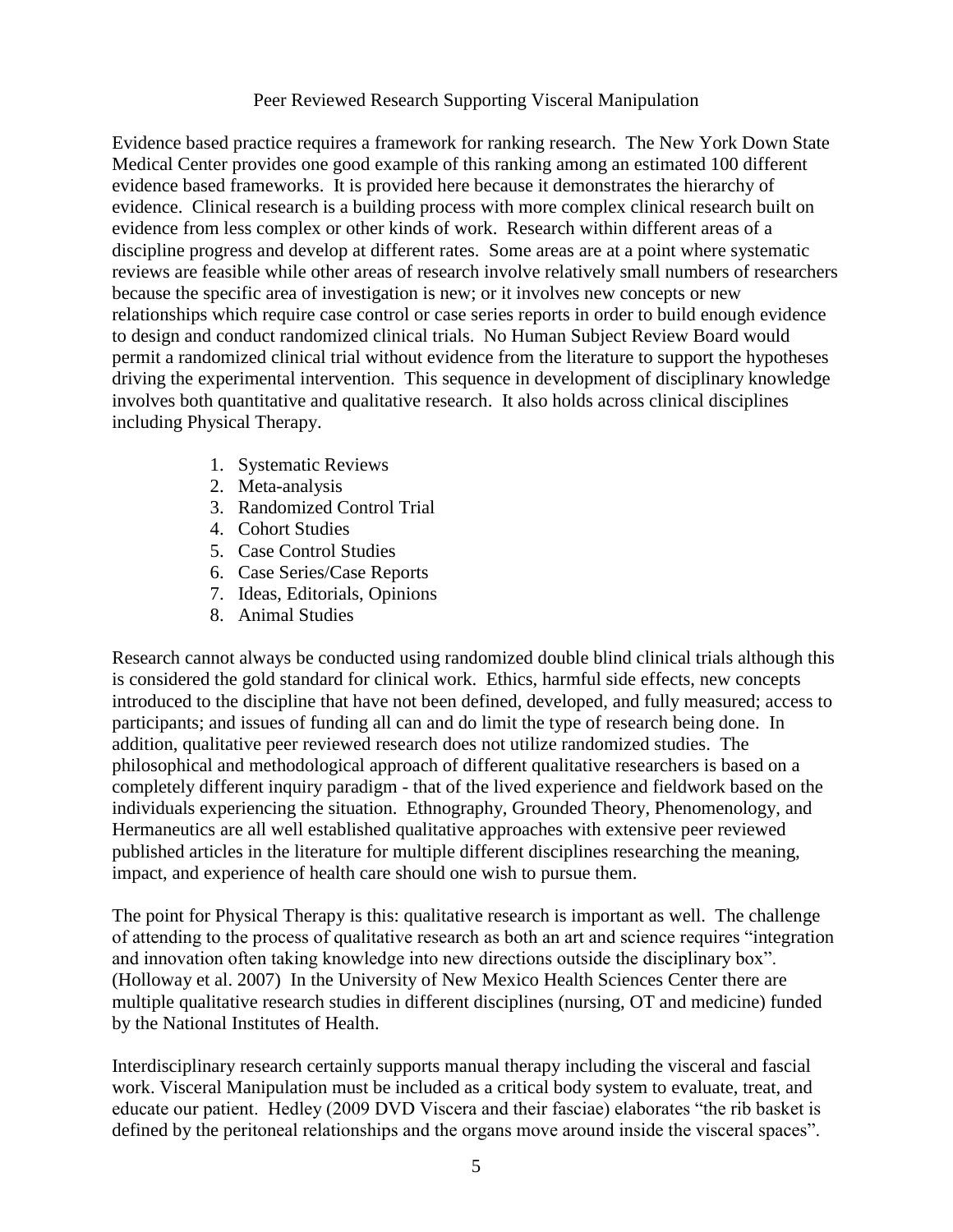Jean-Pierre Barral states so eloquently in the forward to Schwind's book Fascial and Membrane Technique (2006) "that every aspect of the organism is important and we must not neglect a single one of its elements". Thomas Myers articulates beautifully in the same forward in manipulative therapy "nothing is subtracted but strain, and nothing is added but information".

Visceral Manipulation and manual therapy are relatively new PT modalities in the United States having been introduced here only within the past 25 years. Perhaps one of the reasons why more clinical research is not done in this area is because to master any skill takes years of study, practice, patience, mentorship, and persistence. The number of practitioners in the field of manual therapy may be small in comparison to the number of therapists in other areas of Physical Therapy; and it takes time to build clinical expertise, so research and more appropriate treatments can be offered to patients. It also takes time and established programs of research before new paradigms for Physical Therapy are developed based on approaches like manual therapy.

Much of the initial research and clinical work in manual and visceral therapy has been done in Europe and the lag between European research and U.S. research for specific areas of research and clinical treatments is not unknown. For example, lumpectomy for breast cancer was an accepted treatment in Europe while radical mastectomy or modified radical mastectomy surgery procedures were still the standard surgery for breast cancer in the United States. Today lumpectomy is a standard tissue saving procedure in the United States.

Today there is increasing research interest in these areas within the United States. Interest in fascial research with clinical applications, such as Visceral Manipulation, has increased rapidly in recent years. As a result of the First International Fascial Congress held at Harvard Medical School in October 2007; the conference proceedings were published to "organize relevant information for scientists involved in the research of the body's connective tissue matrix (fascia) as well as professionals involved in the therapeutic manipulation of this body-wide structural fabric".

Jacques-Marie Michallet – Kidney Mobilization and Ultrasound thesis experimental protocol of 25 patients with various medical diagnoses, clearly demonstrated that in 23 out of 25 cases, the kidney mobility measured before and after Visceral Manipulation via ultrasound had improved. Outcomes were independently measured by Serge Cohen MD (radiologist) who performed the measurements using ultrasound. This work was presented as part of a book chapter (Barral, 1989 p 227-245). In addition to the 23 cases that showed improvement in this study there were two remaining cases where kidney mobility did not improve. Jacques-Marie Michallet (in Barral, 1989, p.245) states that there was a diagnostic error for one of the two cases that did not improve. This patient should have been excluded from the study for not meeting sample selection criteria. In the second case that did not show improvement, the kidney was totally fixed in the iliac fossa. The results of this study support the author's hypothesis that visceral mobility is a real phenomenon and can be positively influenced by manipulation. Other reported outcomes included the disappearance of the study patients' presenting symptoms such as low back, thoracolumbar, atypical knee pain, and recurrent cystitis.

Nemett, D.R. et al. (2008) clearly demonstrate significant improvements in dysfunctional voiding in a pediatric population  $(N= 21)$  when the patients received manual physical therapy with an osteopathic approach (MPT-OA) compared to a similar group of pediatric patients receiving the standard treatment protocol. The manual physical therapy techniques utilized were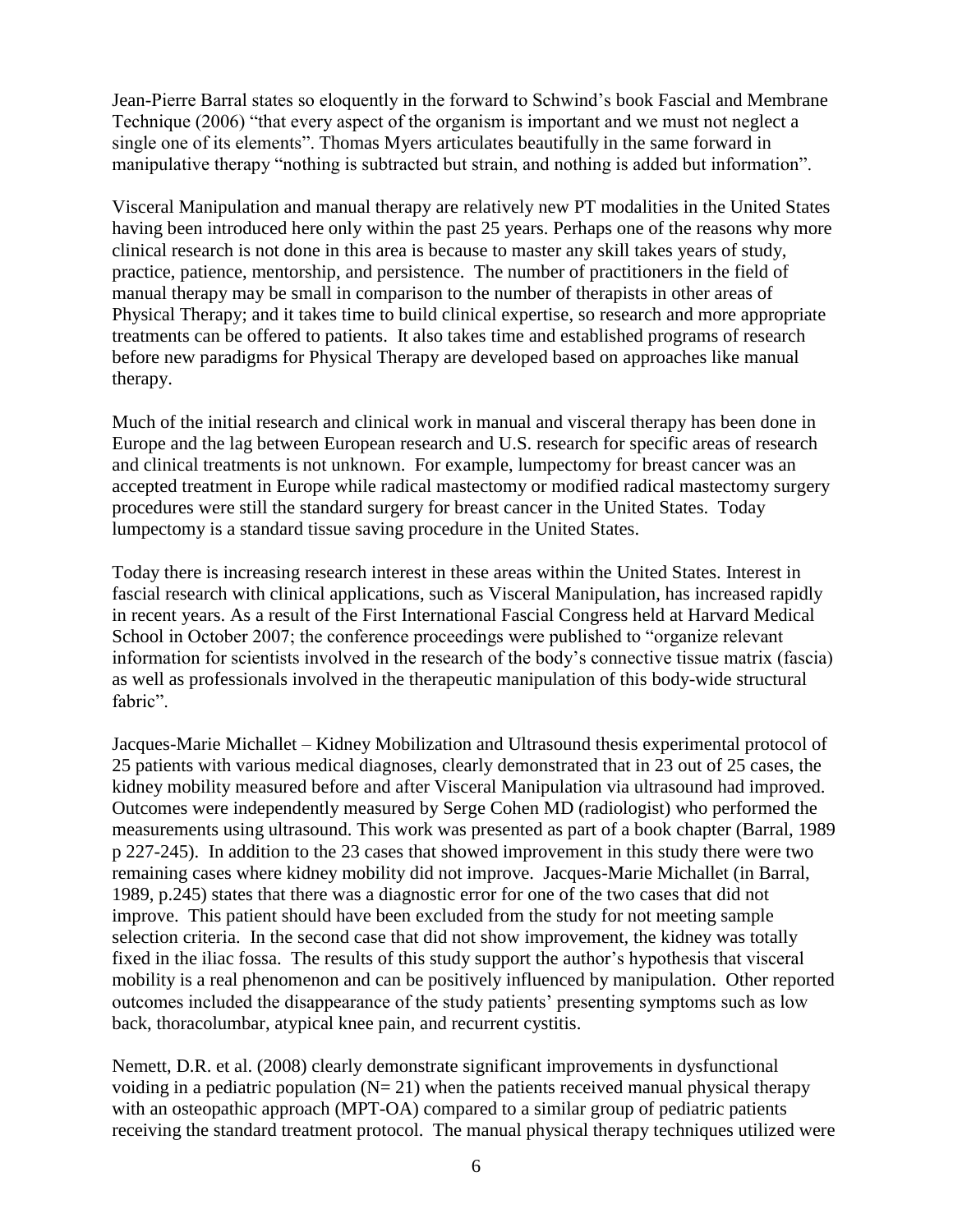cranial, dural, visceral, vascular and lymphatic. Standard treatments included urology visits that included medications, establishment of timed voiding and evacuation schedules, dietary modifications, behavior modifications, pelvic floor retraining, biofeedback training, and treatment of constipation.

Nemett, D.R. et al. (2008) concluded the improvement in dysfunctional voiding in the treatment group who received MPT-OA was due to several factors including improvement in normal alignment and mobility. The authors reported that the somatovisceral relationships are another potential mechanism for improving dysfunctional voiding symptoms since these systems are intimately connected neurologically. Treatment outcomes were measured by portable bladder ultrasound or during a VCUG procedure. Furthermore, MPT-OA did not have any deleterious effects and in all cases it improved postural alignment and flexibility. Nemett et al. (2008) concluded the MPT-OA with standard-care treatments in dysfunctional voiding to have significant improvements in short-term outcomes of the children who participated in this study. The authors further stated "the traditional research methodology can be successfully used to rigorously evaluate the effectiveness of non-mainstream treatment approaches, resulting in evidence for new clinical paradigms". Nemett et al. support a multi-center randomized controlled trial of MPT-OA in children with dysfunctional voiding.

A study by Wurn, B.F. et al. (2008) supports manual pelvic Physical Therapy as an adjuvant non-invasive procedure in addition to standard gynecological procedures in treating tubal occlusion. In their retrospective analysis of 28 infertile women, Wurn et al. (2008) used manual palpation of the abdominopelvic region to evaluate which abdominopelvic areas demonstrated decreased mobility. They utilized manual soft tissue techniques to access a variety of restricted areas including visceral, myofascial, and ligamentous structures. For the visceral tissues, the authors utilized their palpation skills to access restrictions in the peritoneum, uterine and ovarian ligaments, and neighboring structures.

Seventeen of the 28 patients revealed unilateral or bilateral patency as empirically measured by hysterosalpingography or natural intrauterine pregnancy post-treatment. Nine of the 17 patients reported a subsequent natural intrauterine pregnancy.

Diamond et al. (2001) state adhesions (e.g. infections, chemical irritation, surgery, endometriosis that disrupt the peritoneum and produce inflammation) remain a clinically relevant problem and in nearly every compartment in the body. Barral (2007) states "abdominal scars whether surgical, traumatic, or infectious origin, contribute to the destabilization of good visceral disposition". Diamond et al. (2001) report "adhesions which are prevalent in all surgical fields can lead to impaired organ functioning, decreased fertility, bowel obstruction, difficult re-operation, possibly pain, and extraordinary financial sequelae. Even when adhesions are lysed they still have a propensity to reform" (Diamond et al. 2001, p.567). Kresch et al. (in Diamond et al,. 2001, p 572) state adhesions can produce pain by restricting pelvic organs or placing them under tension. Diamond et al. (2001) conclude it is important in the future to reduce adhesions but also to prevent adhesions.

Binnebosel et al. (2008) collected tissue specimens from 40 patients undergoing laparatomy. Tissue samples were evaluated using cross-polarization microscopy (CPM) by 2 independent blinded observers. The maturity range of the adhesions ranged from .5 months to 20 years with a median of 18 months. Eighteen of the 40 patients had one, 4 out of 40 had 2 and 18 out of 40 had more than 2 previous abdominal and/or pelvic surgeries. The findings revealed "even in mature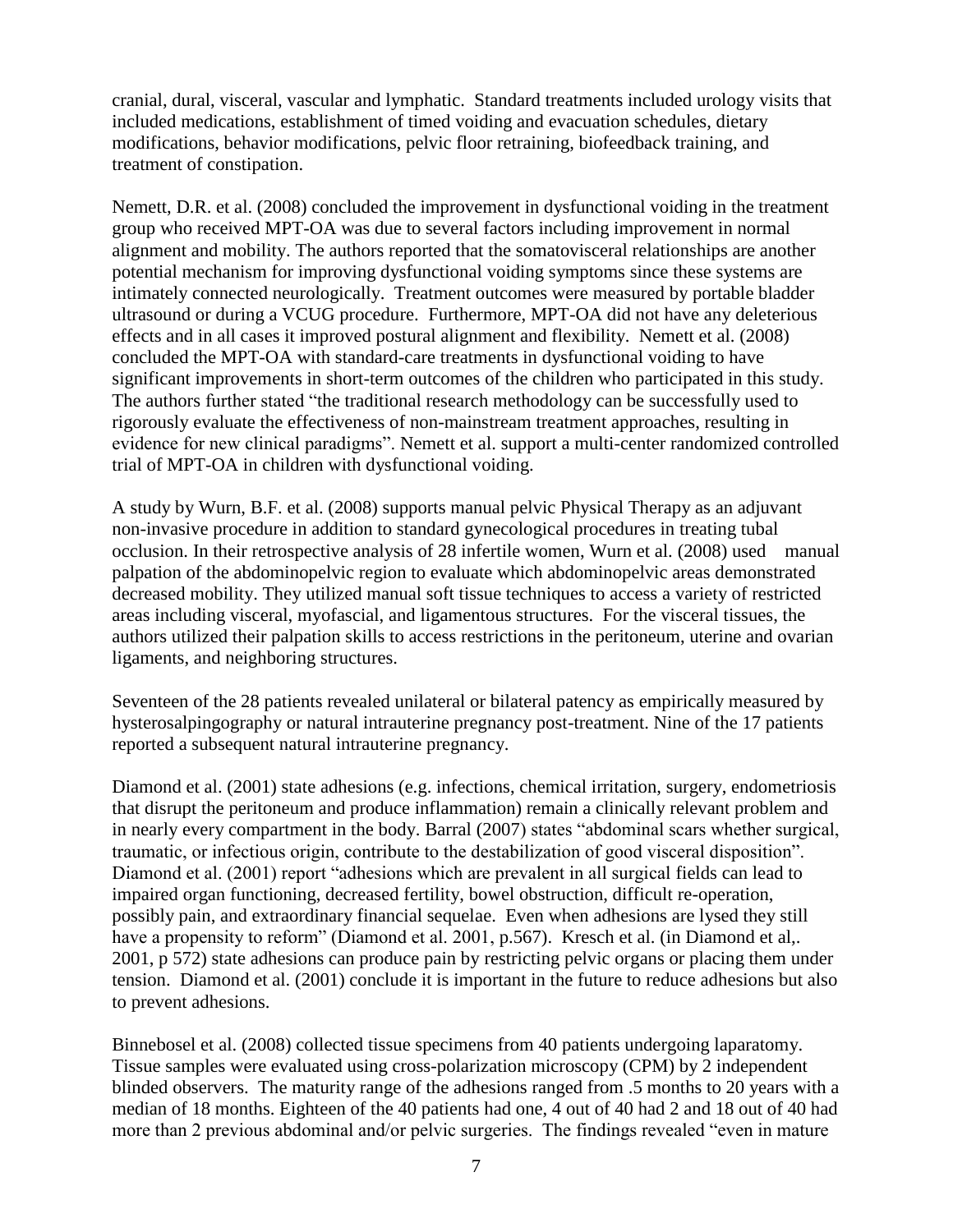surgical adhesions the distinct cellular components as well as the extracellular matrix proteins may reflect an interactive cross talk between adhesion and stroma derived cells as a consequence of a permanent process of disturbed remodeling" (Binnebosel et al. 2008, p.59). Like Diamond et al. (2001), Herrick et al.; Liakakos et al.; Menzies et al.; and Monk et al. as cited in Binnebosel et al., 2008, p. 59) conclude that "adhesions create a lifetime risk for the development of potentially relevant complications as small bowel obstruction, chronic abdominal pain or female infertility".

In another study, Johannes Mayer et al. (2007) treated 40 patients with scars and chronic pain patterns from 2004-2007 using various treatment techniques based on a osteopathic classification system of local, regional, or complex dysfunctions. These scars were related to accidents, surgeries, and radiation. In severe cases, the authors found impairments in multiple body functions, not just in the scar area.

In local dysfunctions, Johannes Mayer et al. (2007) used various myofascial treatment approaches. In regional dysfunctions, the various somatic-somatic, somato-visceral, viscerosomatic, and viscero-visceral pathways were evaluated and treated. In complex dysfunctions, Mayer et al. (2007) evaluated and treated myofascial chains, lymphatic congestion, visceral connections, cranio-sacral components, shock/trauma reactions, and emotional fixations. Mayer reports "in the treating of scars, it is important to find the hierarchy of dysfunctions - this means localizing the most important strain in the body". He further explains, " to improve the situation of complex scarring is to treat complex patterns in the body and to bring fluids into the scar area".

Patients received 6 total treatments. Four treatments were done within a 2-week period, one follow-up treatment after 3 months and one after 6 months. After 6 treatments, the patient's pain ratings decreased, daily activities improved, and depression scores fell. Mobility of joints and spine function also improved. Mayer et al. (2007) concluded that osteopathic scar treatment is effective in patients with chronic pain patterns and impaired mobility. The authors also stated the importance of demonstrating the systematic effect of osteopathic scar treatment.

Wetzler (1994) concluded in a retrospective clinical study referencing 90 charts using a systematic chart review by selecting every third chart between 1989 and 1991 with a diagnosis of low back spinal dysfunction that low back pain can be associated with the visceral system. Wetzler (1994) concluded longer pain relief was noted with Visceral Manipulation than without Visceral Manipulation when low back pain in these patients was evaluated after a 3-month period of treatment. Chart review also indicated spinal range of motion and strength was also positively influenced by Visceral Manipulation.

Additional peer-reviewed European research articles are available in German, French, and Polish if needed.

Today in New Mexico there is a thriving practice in manual therapy with patients willing to pay out-of-pocket, if necessary, for this therapy. While insurance companies reimburse New Mexico physical therapists for this treatment, it is also a fact that uninsured patients or patients that have used up their allotted amount of PT reimbursement can and consistently do pay out of pocket for this specific type of manual PT. This indicates their own perspective on the clinical effectiveness of manual therapy - including Visceral Manipulation: the key point is this—it works and patients are willing to pay for it.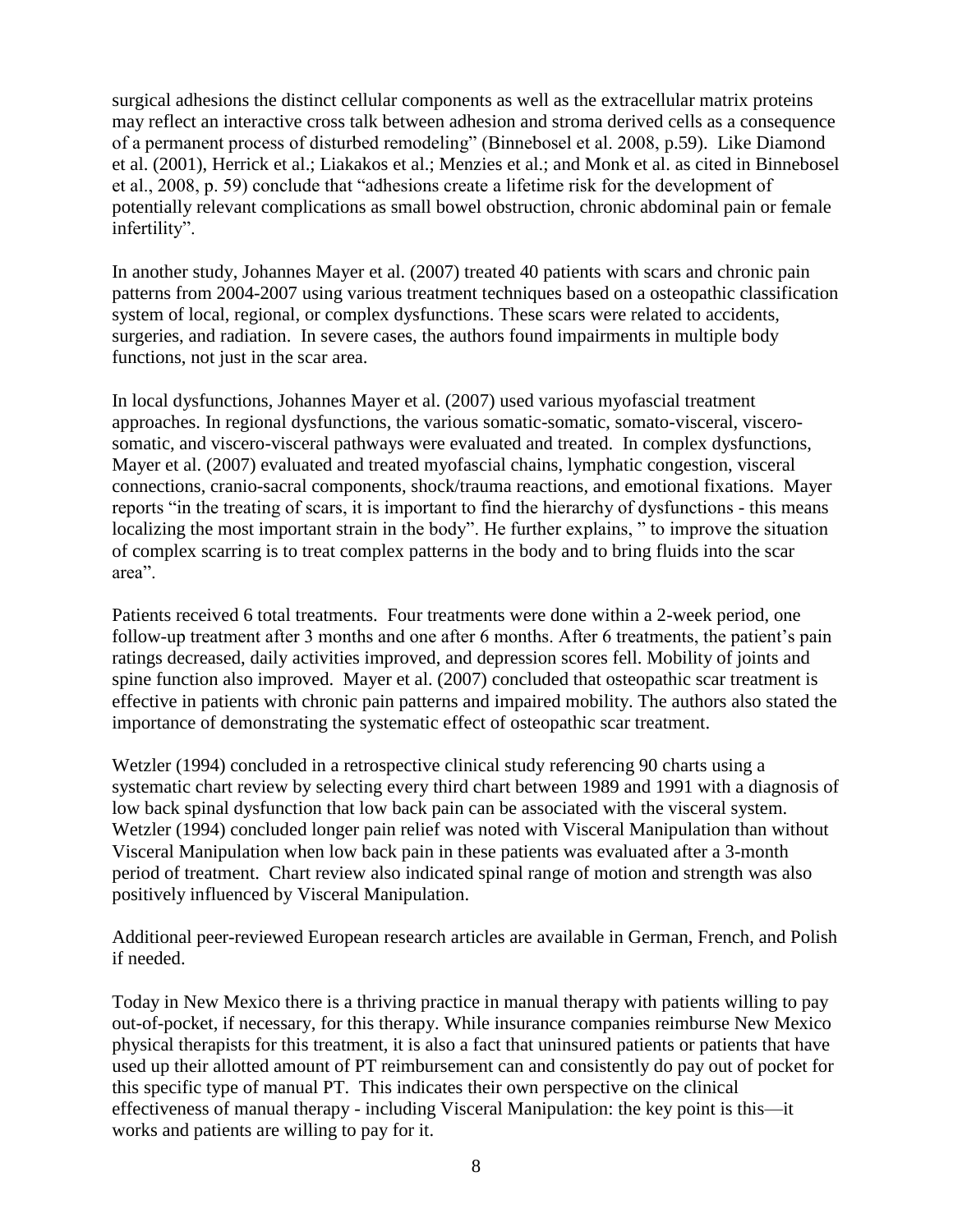Learning the visceral anatomy and system of evaluation and treatment is an integral part of musculoskeletal assessment in Physical Therapy. These Visceral Manipulation skills have added great depth to my manual therapy skills during the past 25 years since Visceral Manipulation has been practiced in the United States. Physical Therapists are in a unique position to offer the visceral work based on their educational training, variety of evaluation and treatment skills, and access to diverse patient populations.

## Bibliography

Allison, M.C., Dhillon, A.P, Lewis, W.G., Pounder, R.E. Inflammatory Bowel Disease. London, England: Mosby International Limited, 1998

Arbuckle, B.E., The Selected Writings of Beryl E. Arbuckle, DO, FACOP. Indianapolis, IN. American Academy of Osteopathy, 1994

Ashcraft, K., Holcomb, G., Murphy, J. Pediatric Surgery- Edition 4. Philadelphia, PA: Saunders Elsevier, 2005.

Barral JP, Croibier A. Trauma-An Osteopathic Approach. Eastland Press Inc., Seattle, WA, 1999.

Barral, Jean-Pierre. Manual Thermal Evaluation. Vista, California: Eastland Press, 2005.

Barral, Jean-Pierre. The Thorax. Vista, California: Eastland Press, 2004.

Barral, Jean-Pierre. Urogenital Manipulation. Vista, California: Eastland Press, 2006.

Barral, Jean-Pierre. Visceral Manipulation II. Vista, California: Eastland Press, 2007.

Barral, Jean-Pierre. Visceral Manipulation. Vista, California: Eastland Press, 2005.

Becker, RE. Life in Motion-The Osteopathic Vision of Rollin E Becker. Stillness Press, LLC, 1997.

Blechschmidt, Erich. The Ontogenetic Basis of Human Anatomy. Berkeley, Calif: North Atlantic Books, 2004.

Bly, Lois. The Components of Normal Development During the First Year of Life. Chapel Hill, NC. University of North Carolina at Chapel Hill, NC. 1981.

Carlson, Bruce M. Human Embryology and Developmental Biology. St. Louis, MO. Mosby-YearBook Inc., 1994.

Cocard, Larry. Netter's Atlas of Human Embryology. ICON Learning Systems, 2002.

Cook, Chad E. Orthopedic Manual Therapy. New Jersey: Pearson Prentice Hall, 2007

Cook, Chad E. Orthopedic Manual Therapy. New Jersey: Pearson Prentice Hall, 2007

Cook, Chad E., Hegedus, Eric J. Orthopedic Physical Examination Tests. New Jersey: Pearson Prentice Hall, 2008

Finet, George, DO and William, Christian, DO: Treating Visceral Dysfunction: An Osteopathic Approach to Understanding and Treating abdominal Organs; Oregon: Stillness Press, LLC, 2000 First International Fascia Research Congress Proceedings Book. (2008) Fascia Research; Basic Science and Implications for Conventional and Complementary Healthcare; Harvard Medical School.

Fossum, C., "Introduction to Visceral Osteopathy," Leitfaden der Viszeralen Osteopathie, Elsevier; Deutschland, 2005.

Fossum, C., "Neurophysiology of Visceral Integration," Leitfaden der Viszeralen Osteopathie, Elsevier; Deutschland, 2005.

Gallaudet, B. B. (1931) A Description of the Planes of Fascia of the Human Body With Special Reference to the Fascia of the Abdomen, Pelvis and Perineum. New York, New York: Columbia University Press.